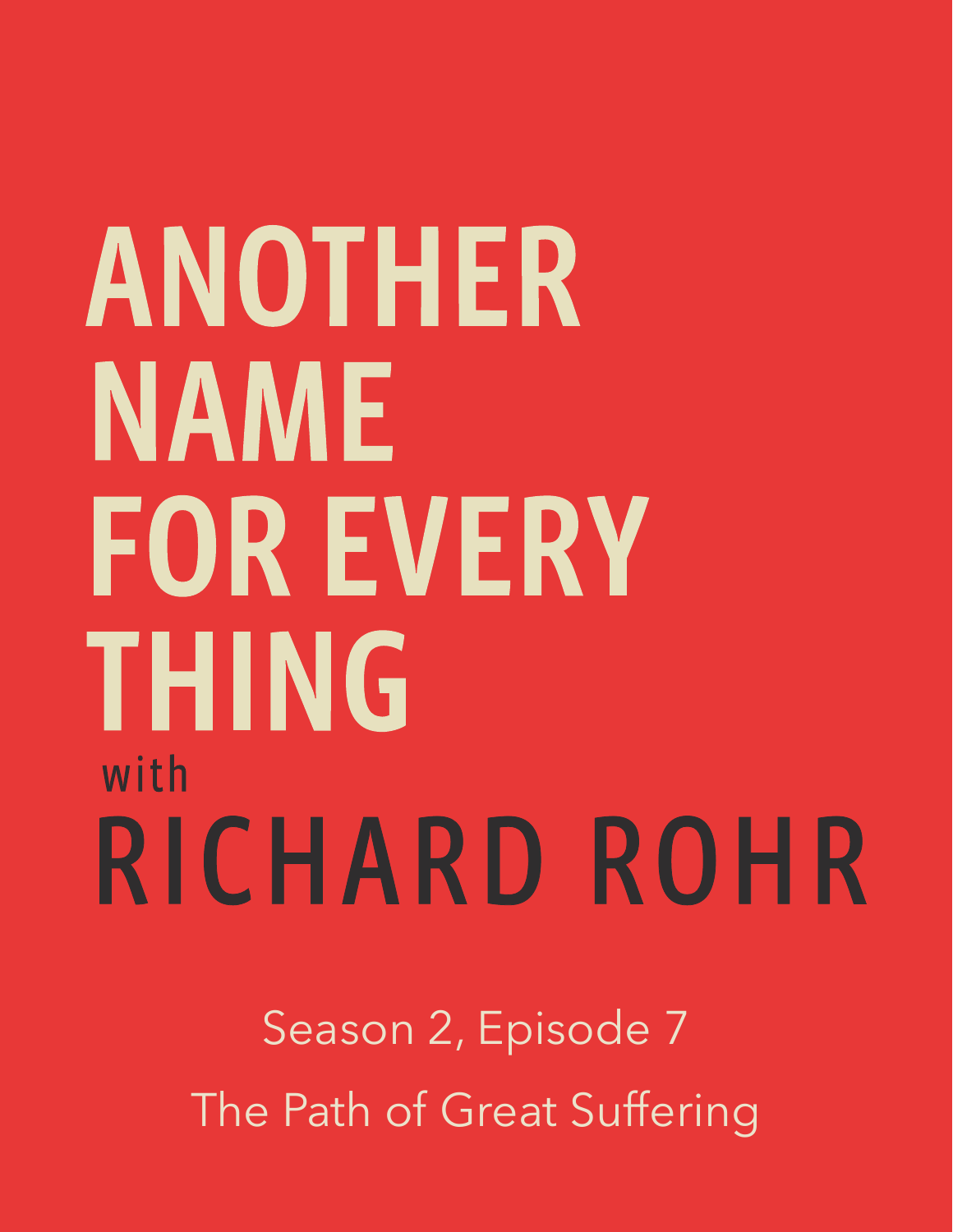- Paul Swanson: Welcome to Season Two of Another Name for Every Thing: casual conversations with Richard Rohr, responding to listener questions from his new book The Universal Christ and from Season One of this podcast.
- Brie Stoner: As mentioned previously, this podcast is recorded on the grounds of the Center for Action and Contemplation and may contain the quirky sounds of our neighborhood and setting. We are your hosts. I'm Brie Stoner.

Paul Swanson: And I'm Paul Swanson.

- Brie Stoner: We're staff members of the Center for Action and Contemplation and students of this contemplative path trying our best to live out the wisdom of this tradition amidst planting Rose bushes, picking up another rotisserie chicken for dinner, and the shifting state of our world.
- Paul Swanson: This is the seventh of twelve weekly episodes. Today, we're diving into your questions on a theme that unites us all: the path of great suffering.
- Brie Stoner: So, Richard, we're going to spend some time this episode talking about The Path of Great Suffering. This was a very moving thing for Paul and I to read through so many questions and how vulnerable, honest, and heartbroken so many of our listeners are, and we were just so grateful at the vulnerability that they were willing to extend to us in sharing so much of their—
- Richard Rohr: Yeah. There is so much mail I get like that.
- Brie Stoner: Yeah. So, to kick us off Carrie from Baltimore, Maryland says:

 As a person with a serious diagnosis, I valued what you said about dealing with your own health problems. It is scary and painful when a person's body does things they don't want it to do. My diagnosis is not life threatening, but it's still very sad for me. I cannot let myself devolve into 'Well, this is God's will for me,' or even 'There's a lesson in this, and I will learn to embrace it.' That makes me cringe. I can't embrace this, but I would like to feel more at peace with my fears and frustration. I hope you hear my grief and sadness in this and not an ego that is wounded. That's the other thing to set aside as I deal with this—the desire to control. Can you speak to how we can accept suffering without it becoming the trite response that it is God's will?

Richard Rohr: It seems the central suffering of suffering is the absurdity of it, that there isn't an obvious lesson, the nonsensical, there's no goal visible or obvious that you can find, and we're all so, "Well, if I had this purpose, I could achieve it." So, she's so right. We try to put a spiritual purpose on it.

> Now, I'm not dismissing that spiritual purpose, but when it's too glib, too easily: "This is God's will for you." In my generation, "This is your cross to carry," was our immediate Catholic answer. I don't think people grew from it so much, and it made God into a puppeteer who was always trying us with trials, not the inference of love into our life at the entrance of trial into our life. I don't know to what degree God is involved in it, but we have to say, God certainly is allowing suffering, negativity, death.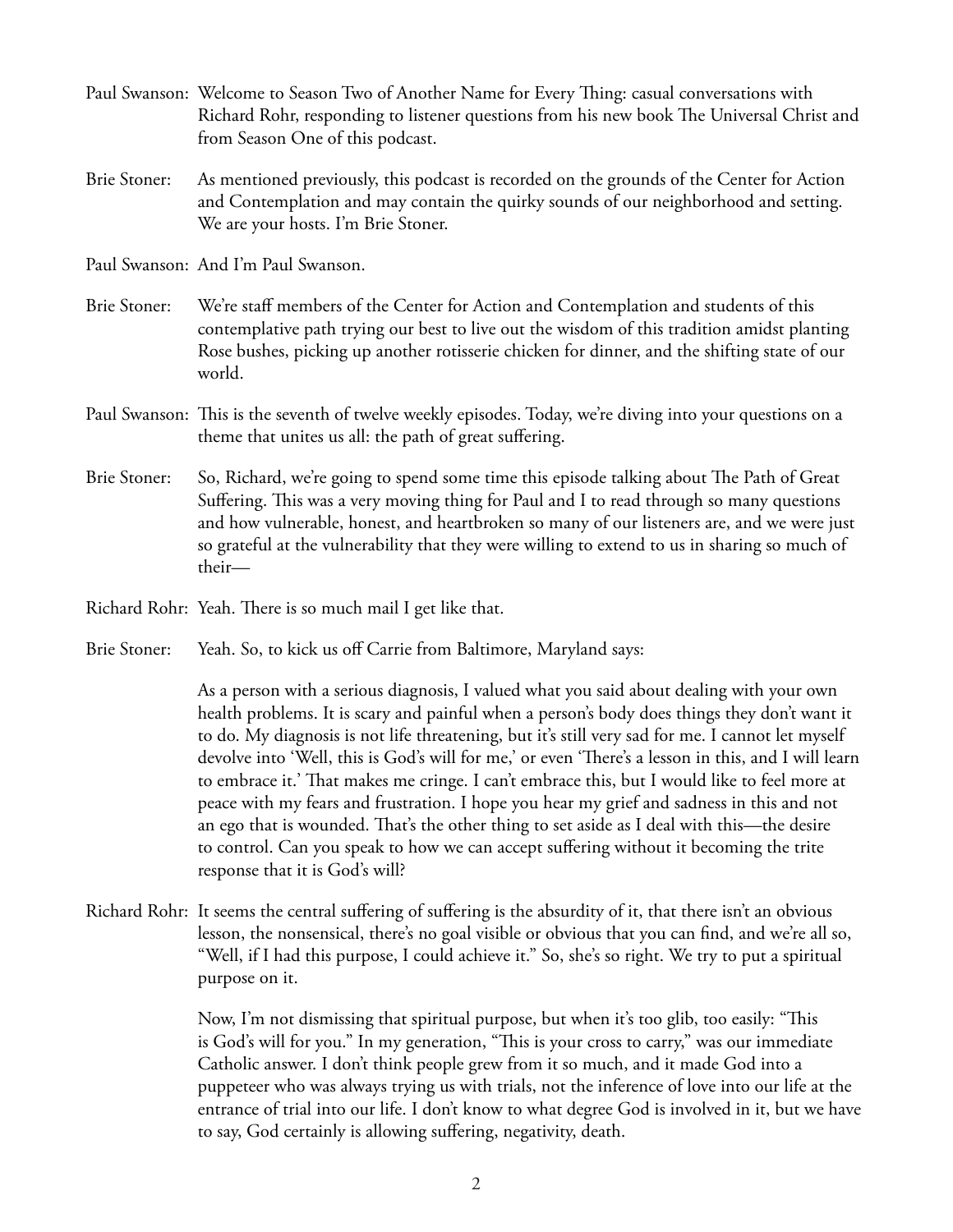Why does God allow it? It seems that it's the necessary push back in the whole movement forward of personal evolution and historical revolution. There has to be loss; there has to be absurdity; there has to be tragedy. I mean, is there a single novel that we take seriously that is not about tragedy in some way? And it's our dealing with that by which people come to depth, to wisdom, and to love. Now, does God maneuver that whole affair? I don't know. I know many people afterwards say it feels like it. I say that now after the several brushes with death I've gone through. I look back and I say, "Oh, you allowed her to come and just the right time," or, "it wounded me just enough without destroying me." So, I can enjoy the grace of it, but it's always after the fact.

- Richard Rohr: When you're in the middle of it, it just feels like hell; inconvenience. Why me? You get into the self-pity thing real easily. But she's real upfront about this temptation: "It's very sad for me. I cannot let myself devolve into this as God's will for me," or even "There's a lesson in this." She's avoiding glib religious responses. That means she's holding it rather than resolving it. And, as you well know, I've always seen the cross as the holding, not the resolving, the very gesture of two nailed hands is, "I'm here with it," and the the women standing at the foot of the cross, not wailing, not trying to protest—at least in the accounts we have—just standing there; holding. It's a learning of the meaning comes from the holding itself, the time experience itself. And beyond that, I don't know what to say except that the holy, and wise, and compassionate people I've met in my life have always gone through it at least once, usually more than once.
- Brie Stoner: I so appreciate that she names that the other thing that she's learning to set aside in the midst of her suffering, is the desire to control—
- Richard Rohr: Yes.
- Brie Stoner: --and how suffering puts us in touch with how much of our lives we live with the illusion that we can create control, or that we are in control. And it seems like that's one of the painful gifts of suffering is that it wakes us up to the recognition of "I can't change this. I'm not in control. I'm not in control." And so, then I think in some ways that answer, "Oh, well, it's God's will" is almost like the human projection of like, "Well, if we're not in control, somebody has got to control this, because otherwise how do I trust? How do I relax into it"? So, it gives me compassion for the ways in which a lot of well-intentioned people, meaning well, will say things like that when you're going through suffering like, "Oh, well, it must be God's will," or "I'm sure this is going to mean something one day." When you're in it, that's not helping.
- Richard Rohr: The existence of suffering in this world is very clearly saying God is not in control, and he fact that we projected that God always was almighty has done us a real disservice. And that's why for me, the cross is the symbol of God not being an almighty God, but an all-suffering God. It doesn't resolve it, again, but it softens it. If God is participating with us in solidarity, in the suffering, somehow I can bear it. My grasp around it is softened.
- Paul Swanson: Yeah. It's that difference between what you were saying, Brie, right, the person who comes in and says, "This is God's will" versus someone who comes and just sits with you in that tragedy and is not looking to resolve it for you, not looking to explain it away, but just sits in that grief with you.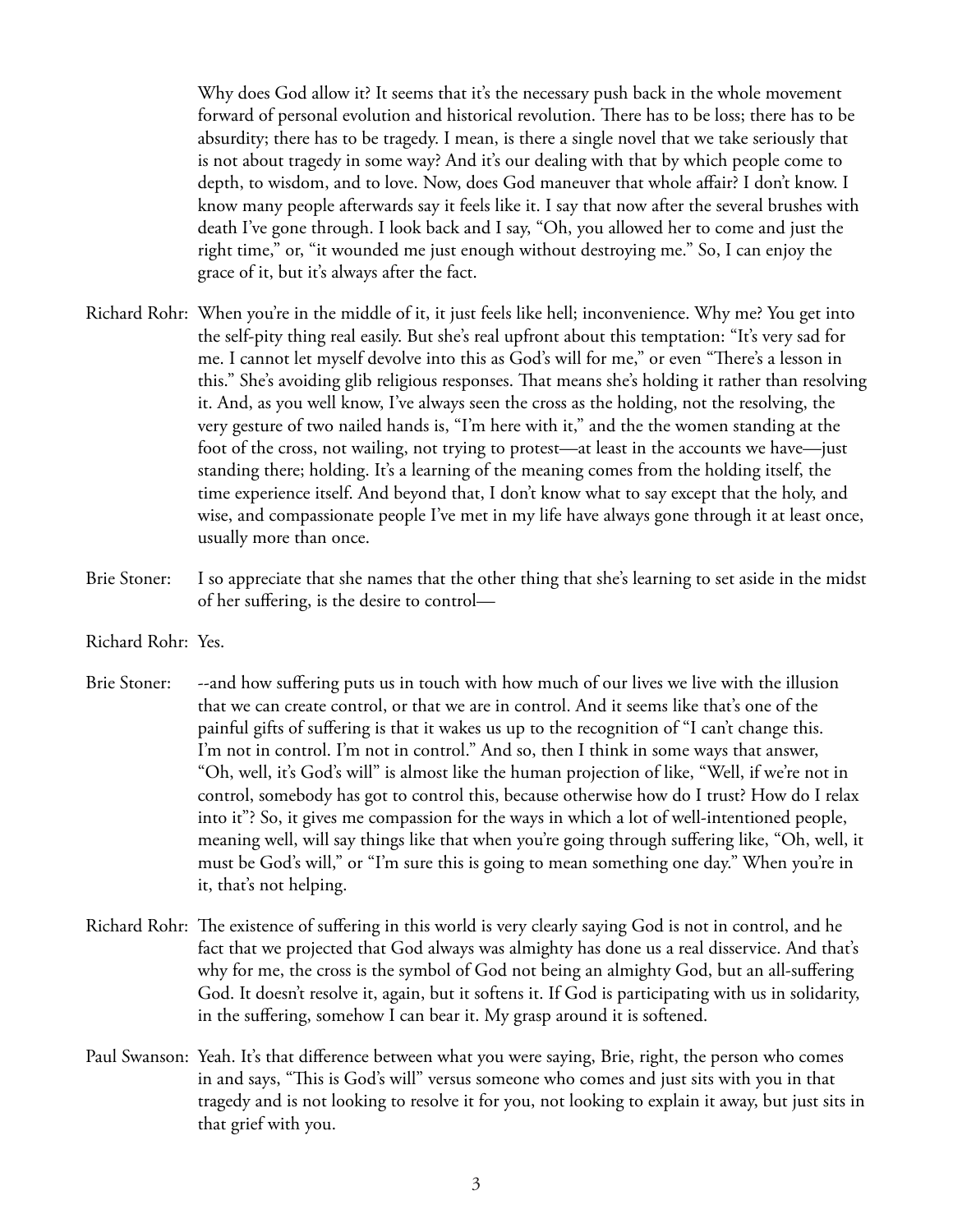Richard Rohr: Thank you. That's good.

Paul Swanson: Continuing on this theme of suffering, Ross from Manhattan, Kansas asks:

 How do we think about suffering in the midst of a Christ-soaked world? Don't we just end up effectively saying that Christ animates suffering and bad as much as life in goodness?

- Richard Rohr: I'll tell you, that really fascinates me. I've never had anybody state it that way: "Christ animates." That means gives soul to suffering and bad. I think he's right. I think he got it. Of course, he's a Kansas boy. We're always a few steps ahead of everybody [laughter] right down the road from where I grew up. I mean, I'm just learning from it as I read the words again and again: Aren't we effectively saying that Christ animates suffering and bad? He gives soul to it. That's what animation means.
- Brie Stoner: I think that's an interesting spin because when I first read it, I interpreted animates as "is causing it," but I like the distinction you're making, and I think maybe that's the interesting spin that you're finding is that if we say animates as meaning gives soul to, or weaves soul--
- Richard Rohr: Oh! I know Latin too much.

Brie Stoner: Stop being so smart.

Richard Rohr: That's the reason. Anima became alma in Spanish. Yeah. It was anima in Latin.

- Brie Stoner: So, that makes sense to me. When you say it's about giving soul to, or weaving soul into, I can feel Christ in that.
- Richard Rohr: Oh, yeah.
- Brie Stoner: But if it's about causing—
- Richard Rohr: But I guess we don't really know what Ross meant, do we? He might mean what you said, but we don't want to say Christ causes suffering. He uses it and allows it if that's what he's asking.

Paul Swanson: Uh-huh.

Brie Stoner: This next question is painful and hard, and I think illustrates so much of what we experience when we're in the midst of suffering. This is Nick from Australia. He says:

> The idea of resurrection in a universal way has been growing in me for years. I understand it and can even see it in life all around. It feels like I am in an extended Holy Saturday since having to let go of my work as a school chaplain. I have a sense of loss-ness and of being outside my community. I also have a sense of blame and anger toward those who seem to ignore my sense of how chaplaincy could look outside traditional boundaries and box ticking. I still have to live in the same place and my kids go to this school, but I feel like I am broken. How does forgiveness set us all free here? How can I find a way forward that's not bitter or victimized? Where are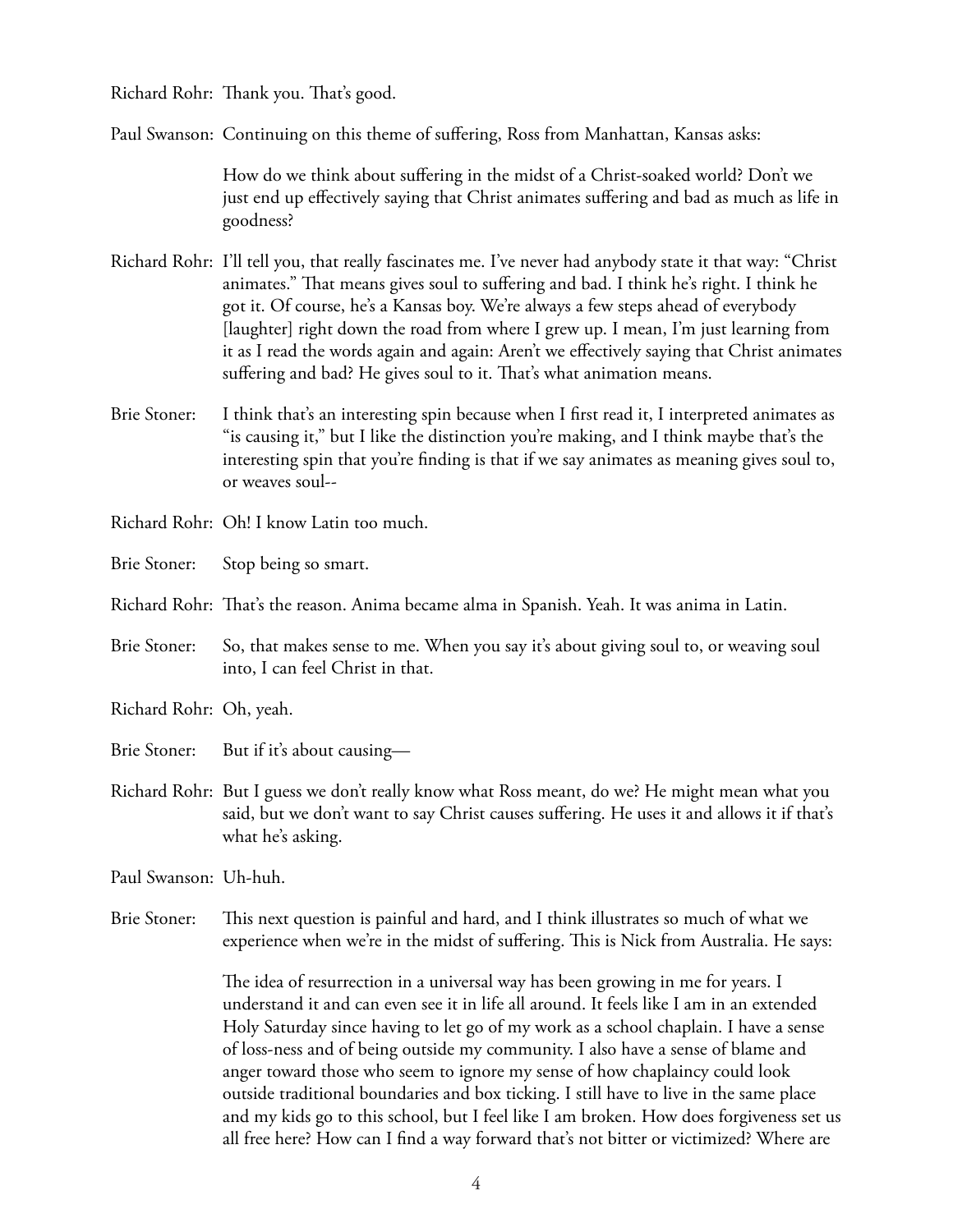you, resurrection?

Richard Rohr: Wow. So how do you still find solace even when we feel isolated? Well, you can't selfengender consolation. You can hope for it; you can even intentionally choose it. But he seems to read himself very well: "I'm in an extended Holy Saturday".

> I can think of experiences where, particularly with communities, churches where decisions are made that are painful or where maybe the church community takes a direction that's not the direction that you believed in, or that feeling that he's describing like he's on the outside now, and yet he still has to continue to be enmeshed in this community. I can feel that anguish that he's pointing to.

 Yes. He's still in the middle of it. He is in Holy Saturday, but that he knows it and could take time to name it, admitting his own weakness, all the elements are there for resurrection. It's just time now, it would seem to me, the fact that he doesn't want to be bitter and can recognize the state of victimization as a dead end. I don't think he's going to end up there. That's easy for me to say. I'm an outsider, but I can see why he was a chaplain. Isn't it painful when it's the belief community? I take that to be the case. Maybe it was a Catholic school or Christian school, that they are the ones who caused the pain.

 The cross is usually caused by your in group, sometimes by the out group, and I think that was the whole symbolism of Peter betraying him; Judas betraying him; the apostles running. That's the betrayal that hurts: "I thought you were my friend." I get hate letters, you know, and people who I don't know, I don't care that much. It hurts for 10 seconds, but then I'm over it. But, the loneliness of suffering, because those who I thought I was in union with, in fact, never really understood me, at least that's your fear. Then "Is there something wrong with me," or "What did I do wrong"? He's going to go through all kind of levels of self-doubt, self-critique, anger, blame. The easy way is to blame somebody else, but he's already recognizing the need for forgiveness. I think we have been very weak on teaching the absolute centrality of forgiveness to understanding the Gospel.

- Richard Rohr: It's not that you might need to do it, it's in this experience that you found your life in a different place. You have to be betrayed at least once. I think so, if I can make a dogmatic statement. Forgive me for sounding dogmatic. You have to be used, hurt, wounded. That's the whole meaning of Jesus in his resurrected state, in every gospel, carrying his wounds. He's saying, "This is part of the deal." And we call that in men's work "the sacred wound," the wound that is not projected elsewhere, is not used to feel sorry for the self, but becomes the way through. So, he's turning his wound into a sacred wound, I think.
- Paul Swanson: Yeah, you can really hear the anguish. And I think about the seasons of life where there is that portrayal and then also your prayer even hurts because it's just longing; it's just groaning. Right?

Richard Rohr: That's good, Paul.

Paul Swanson: The way he even names it: "Holy Saturday. Is Easter Sunday ever going to come"?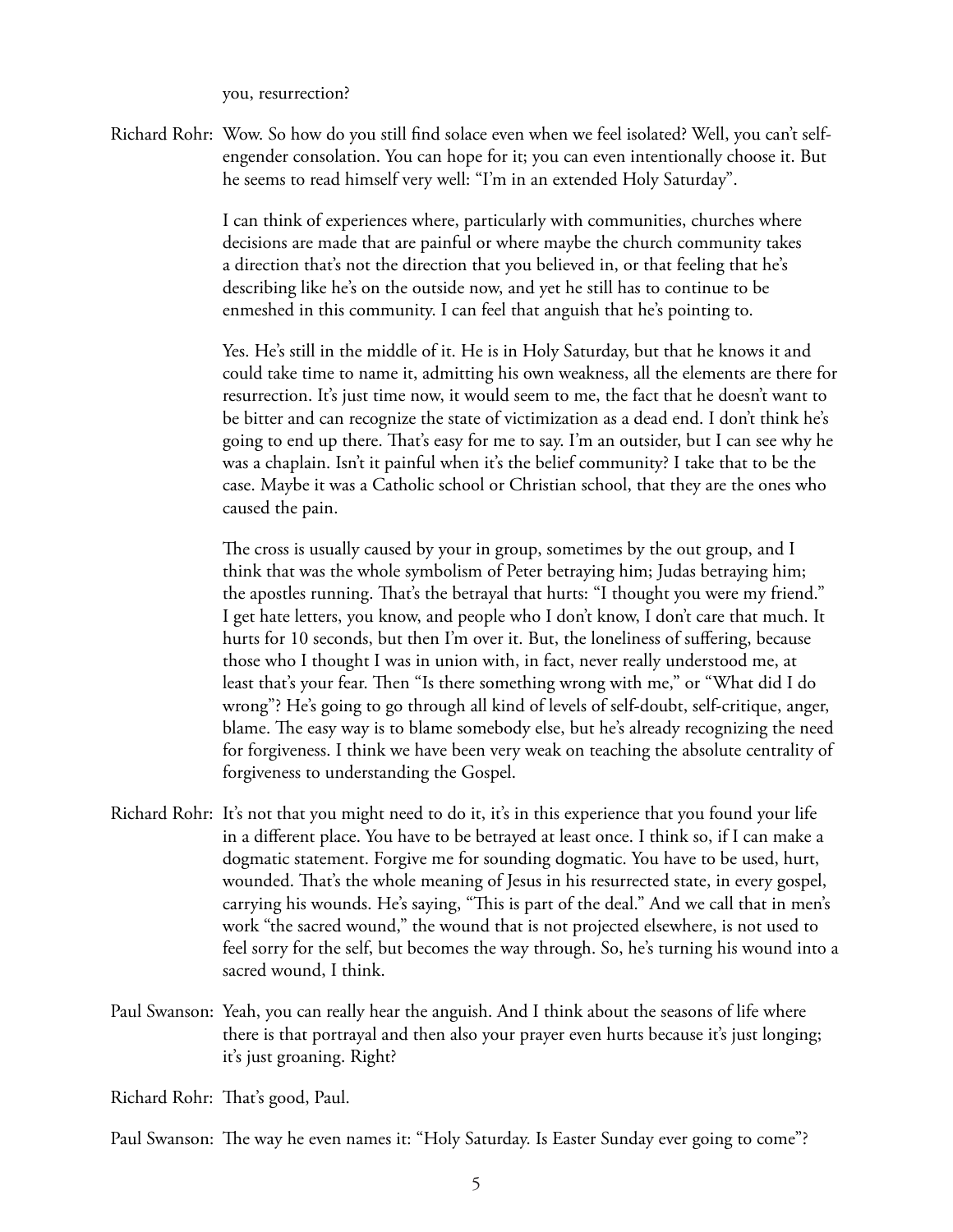Richard Rohr: Uh-huh.

- Brie Stoner: Speaking to that longing, in our previous episode when we were spending some time talking about embodiment, and I feel like we're very anemic in understanding the ways in which grief is very physical, as well, and for that reason, seem to not remember that we need to take care of our bodies while we're going through experiences of deep grief and suffering, and how important it becomes to move your body, to go for a walk, to feel connectivity with more than just what has happened to you. I know Cynthia Bourgeault tells a story of her teacher sending her out to just chop wood: "Now you need to go chop wood," and making that a spiritual practice of conscious labor, of moving the body, of breathing, of doing something physical, exerting yourself a little bit as a recognition that this vessel that you're in is also experiencing the grief. I don't know. I feel like I really wish in the moments of great anguish in my life, I wish that I had had more people pointing me toward the body because it in a way it's like not trying to solve it, but just another way to be with, another way to be in that liminal space.
- Paul Swanson: Yeah. You hear about animals, right, after they go through a traumatic experience, they'll lay down, and shake, shake.
- Richard Rohr: Birds will shake it off. Uh-huh.
- Brie Stoner: Yeah.
- Paul Swanson: Yeah.
- Richard Rohr: Very good.
- Paul Swanson: So helpful. Here's a question that I think made both Brie and I weep from Doug in Ames, Iowa. He says:

 Thank you for these tremendous podcasts and for everything that you do for so many people. After one has experienced tremendous loss in one's life and is blessed with the opportunity to hit a low point, how does one continue to stay low, so to speak?

Richard Rohr: How beautifully put.

- Paul Swanson: I'll elaborate a little bit more from my standpoint. We lost our-- four-month--
- Richard Rohr: Four-month—
- Paul Swanson: We lost our four-month-old son, Ben, to a terrible disease, had our rainbow daughter, Caroline, about eight months later only to find Caroline has the same terrible disease Ben had—
- Richard Rohr: Oh, no. No.
- Paul Swanson: --which is pulmonary vein stenosis. Caroline lives today at almost three-and-a-half years of age, truly as a testament to God's healing grace. My journey through this brought me so far down into such a place of helplessness, especially after we found out Caroline had PVS, that I had felt my heart open up to so many. My empathy improves so, so much. However, our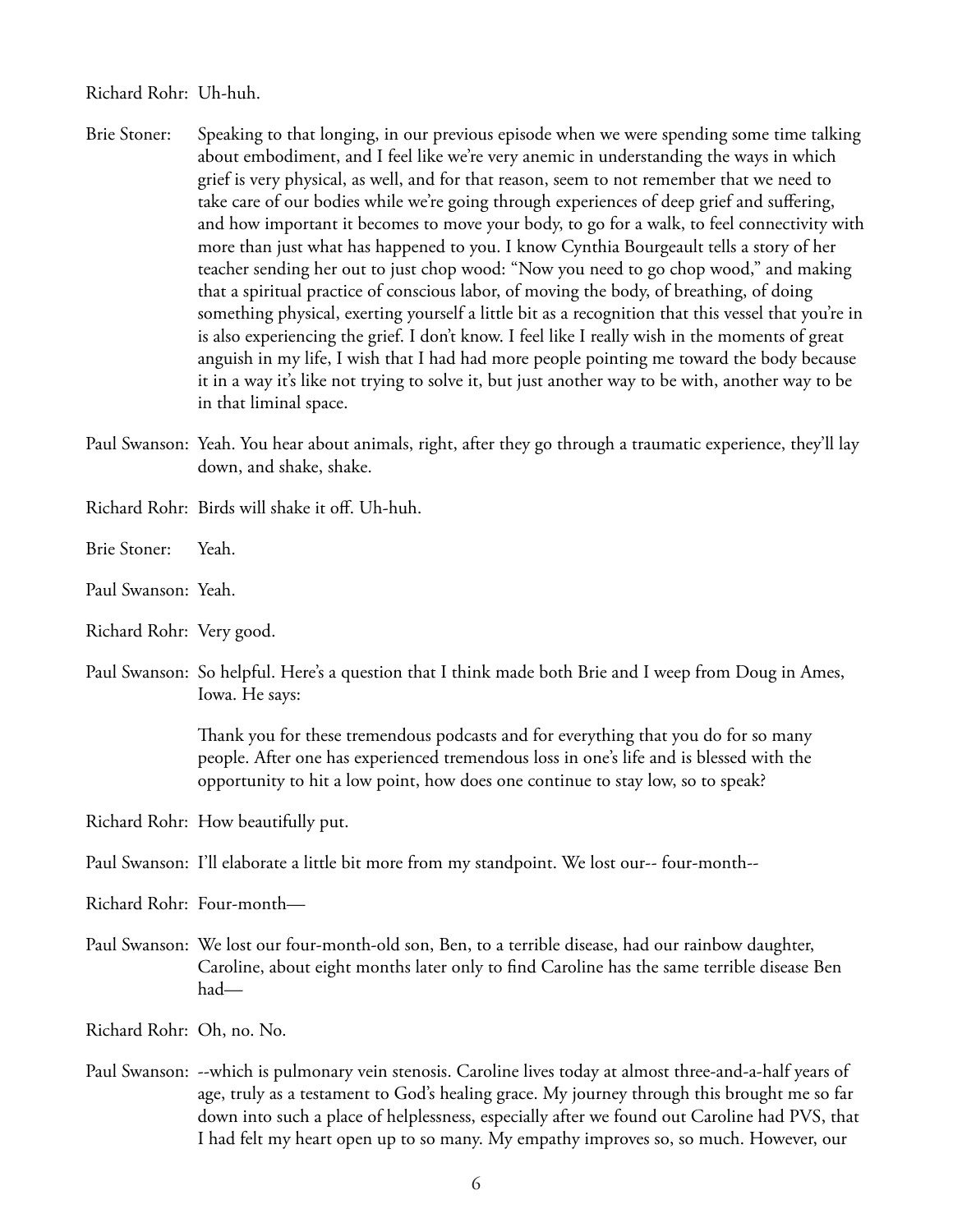society, media, and life in general challenges me to keep this open heart of mine as open as I'd like it. How do we humans focus to do the work to sustain this openheartedness? Again, thank you for all you do and how you've helped so many, including me.

- Richard Rohr: God, that he has enough space in his heart to want to thank me at the beginning and the end when he's gone through so much.
- Richard Rohr: How do we keep it?

 I hope this doesn't sound like a glib answer, but you've heard me say that the fruits of love and suffering can only be maintained by some contemplative practice. So he's been brought low, he doesn't want to lose what he's learning there, and he's absolutely right in that, so unless he can find something to protect the natural tendency for his heart to close down, to become cynical, and then you see people worried about lesser things, or seeking power, or money, and fame, and all of it just seems so superficial and selfish. Because you've gone through this transformative experience, it's very easy to get righteous and judgmental about people who are, "You think you have something to cry about," you know, that kind of attitude, and you're right, but don't go there. And you've got to notice when you're doing that: "My suffering is greater than your suffering," and it is probably, but don't let it become a weapon. Don't let it become ammunition to make yourself the enlightened one by reason of I've suffered greater. I don't see that anywhere in his language here, but since he's asking, "How do I keep this heart space open?" those will be the temptations to harden, harden his heart.

 Very often—I hope this isn't the case either, but maybe you've heard—very often when couples lose a child, they take it out on one another. They're both hurting so much. They've lost so much together and, again, that scapegoat mechanism has to go somewhere. So, that would just be one warning I'd give. I hope we don't lose Caroline too, but when couples find themselves with the children out of the room, can you imagine the tendency to just, "If only you had--." I haven't been married, but I would think you would do that. So, it's just a warning with no indication that—what's his good name—Doug; Doug would do that.

- Paul Swanson: What does that look like for you, Richard, knowing that we're all inundated with so much of the suffering in the world, how do you help keep that space open and in your own heart, too, to be able to let that impact you and how you participate in the world and serve and love others?
- Richard Rohr: I honestly feel, just last night watching the news, like I'm doing that less and less well. It's just how much absurdity can the world carry? Every single story on the local news and the national news is of human cruelty and gratuitous human cruelty, just people going in and shooting up stores. Where is this coming from? Has it always been that way? Has it always been the gratuity of it, killing people that you don't even know; you don't even have a grudge against? "But my inner wound and anguish is so great, I've got to take it out on an anonymous object." I don't understand it. And, again, very often, not always, the people in power—at least in last night's news—in the army or in the police force, were just as bad as the victims. So, it's not like one side's always glorious and the other side is always terrible. It's like this poison is everywhere. My prayer this morning was just, "Show me how to draw upon a deeper love. I choose to draw upon a deeper love, because it isn't coming to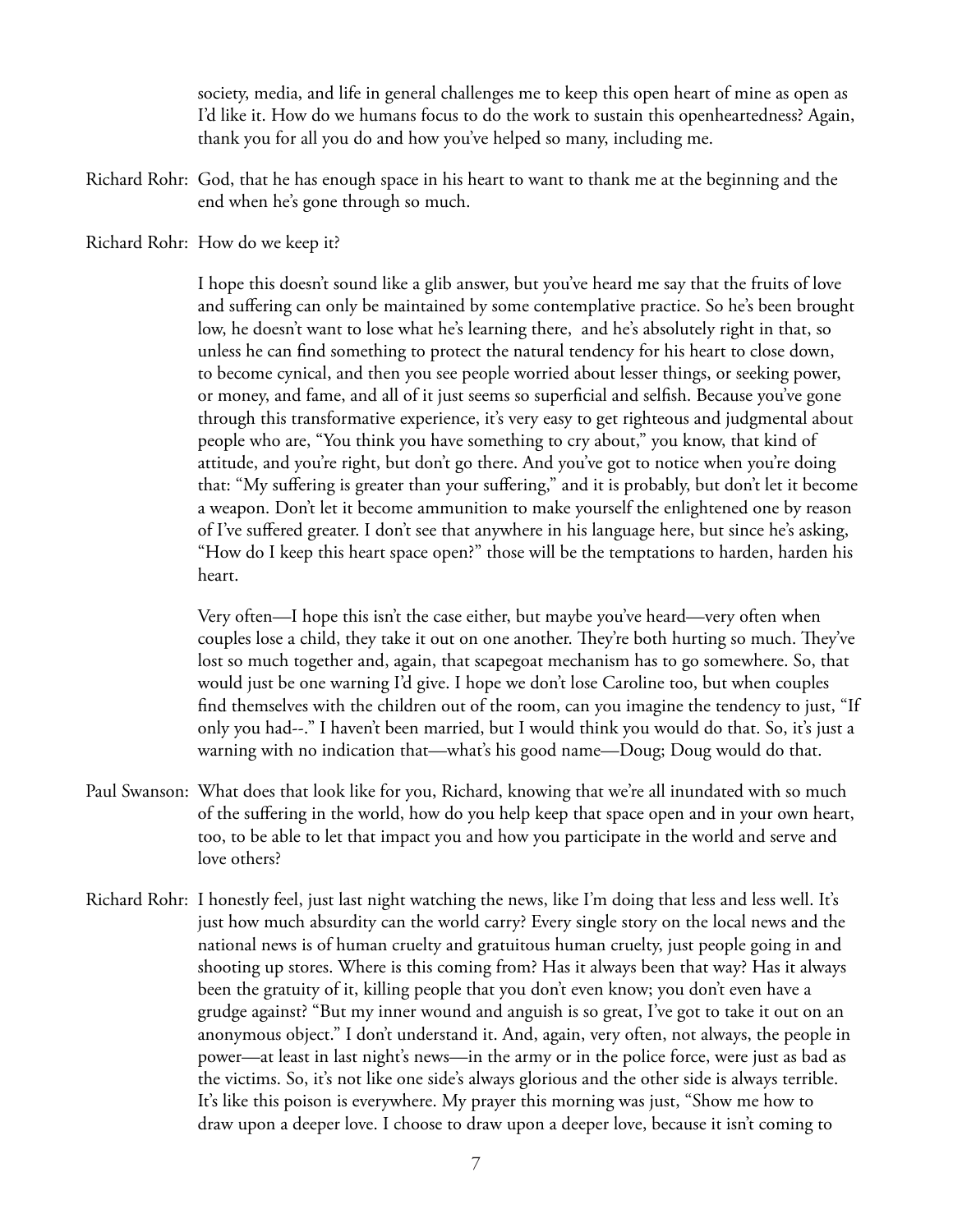me naturally right now." There's an anger at the world. Our mistreatment of refugees, our mistreatment of almost everybody but white, rich people. I mean, it's coming down to that. What has the "land of the free, the home of the brave" become? I'm showing you that I'm not dealing with it very well right now.

 I'm feeling heartbroken, mind broken by what the world has become in my lifetime, because I grew up in the 60s where it was all the opposite. It was all, "Everything's getting better and better and better," and it was so hopeful—Vatican II, Civil Rights Movement, antiwar movement—and now here we are in white privilege and racism all over again. It's heartbreaking. So, I hope I'm not adding to your pain, but this must have been the absurdity that not just Jesus himself felt, but the Twelve, and the women, and it's come to this? Were we just kidding ourselves? And I've had those thoughts: "Am I just creating a wishful thinking worldview in all my books and talks about resurrection, and grace, and love? Am I just whistling in the dark"? I do think that sometimes, and then I get even more hopeless that this is all a made-up story that I'm using to convince myself.

- Brie Stoner: I think you're embodying the importance of owning grief and doubt as part of the process of resurrection, that to just glibly try to bypass, or jump over, or dismiss, or downplay the very real suffering that's somehow woven into the fabric of this cosmos would be to deny it, would be to deny this very cosmos, would be to somehow not participate in it.
- Richard Rohr: Yes. Well said.
- Brie Stoner: And I think there's something about grief at this level of suffering. I think about Doug and it's like he has Caroline now to look to in this way of appreciating the miraculous. What an absolute lens cleanser where so much of us are living entitled and blind, unaware of all the privileges that we take for granted. You know, here's Doug and he's got this child that now reminds him on a daily basis in his grief of the loss of his son to live from a level of, "I want to stay awake. How do I stay awake? How do I not miss this"? It's deeply moving for me. It makes me think how much more we need to be listening to the suffering. We need to be listening to those on the margins. We need to be paying attention to those who are fully awake because their grief has made them so.
- Paul Swanson: Yeah. There's this essay by this author, Silas House, and the title, which I love so much, is The Grief of Loving You.
- Richard Rohr: The grief of loving—
- Paul Swanson: And I just think that's just a pithy connection of it all, right?
- Richard Rohr: It just puts so much together. Yeah.
- Brie Stoner: Tracy from Charlottesville. Virginia says:

 My question is probably one of theodicy: How do you explain when great suffering results in a person decompensating, or narrowing, being essentially spiritually or emotionally destroyed? My mom was mentally ill. she died a month ago. Great suffering contributed to her jettisoning community and becoming more narrow, and dualistic. How am I fortunate enough to find suffering transformative, but the same seems to irreparably damage others?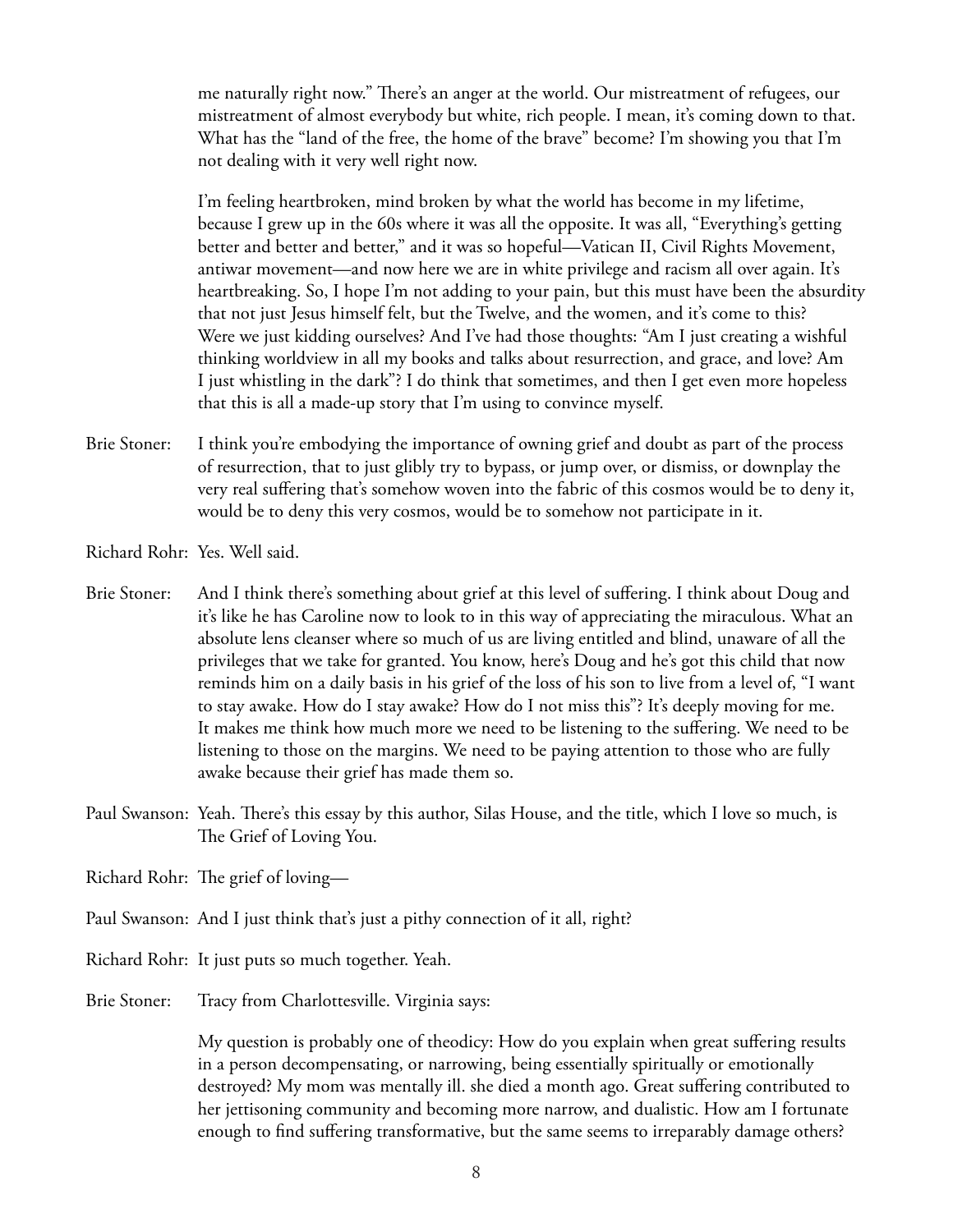Richard Rohr: That is so true; the same suffering. I've met in the same family two kids who will have absolutely different responses to the same absurdity, whatever it might be, and she's seeing it. It must be very painful that it was her own mother.

> I don't-- Is one of theodicy-- And as you know, theodicy is the whole science of God and suffering, God and death. However, it seems like it'll never stop, but I keep coming back to we can't keep thinking of God as almighty. That's what creates so much of the problem. Now, I know logically, rationally, isn't that what it means to be God, to have gotten this whole thing started and to be in control of everything? Why does this apparition of a suffering God come into our lens and we call it Christianity, but Christianity still mostly teaches an absolute omniscient, omnipotent God, and it does seem to be the event of suffering is what separates people into the line of enlightenment and the line of disillusionment. Here's what I want to say for sure: Those who are disillusioned by it, that doesn't mean their lost.

 It doesn't mean they're going to hell. It doesn't mean God doesn't love them, but they apparently have missed a major opportunity to enjoy God, life, love, now. They've put it off for a while for whatever reason. So, maybe that helps a little bit, too, to not think that your mother, if she was mentally ill, something had come into her life that she could not handle, that she could not process. God must understand that ten times more than we do, why her mind could not deal with something. And, of course, it might've been a physiological something too. But at any rate, it's certainly no reason for dismissal, or exclusion, or pity for her mother. I don't hear her doing that. Well, it does say she jettisoned community and became more narrow, so I guess that's her pain to see what her mom did.

- Brie Stoner: It is painful what she brings up is the reality that sometimes it seems like arbitrarily even suffering will make one person open up more, and soften up more, and be more vulnerable, and for other people it seems to shut them down more, harden them, spiral out more. And I can feel the loss of control in that question, like, why is that? Like, you know, what causes that? It reminds me of that story I was telling about the tree falling in the yard. It's like, well, what made it live and what made it die? Like what made it go this way and not that way? And I can feel the anguish of not knowing, just not knowing what causes some people to open and some people to shut down.
- Paul Swanson: I just had this image of this guy I met a long time ago, but he had done a few tours in Iraq, and I was there when his mother asked him about that experience, and he said, "Those experiences are in a box in the back of my brain that I have locked. I'll never open the key, because it was so painful." But how has that suffering locked him down? [I've had] friendships with others who have served, like there's a vet who comes to morning sits sometimes and his own experiences have opened him up in that way. Like, how does war have that impact on people where someone can't even like begin to heal from that, and another can have that brokenness turn into something transformative; a pathway towards transformation?

Paul Swanson: It's just the absurdity of it.

Richard Rohr: If I had another lifetime, I would love to seriously create liturgies of lamentation for experiences like this. There has to be a place where they can be publicly named, grieved.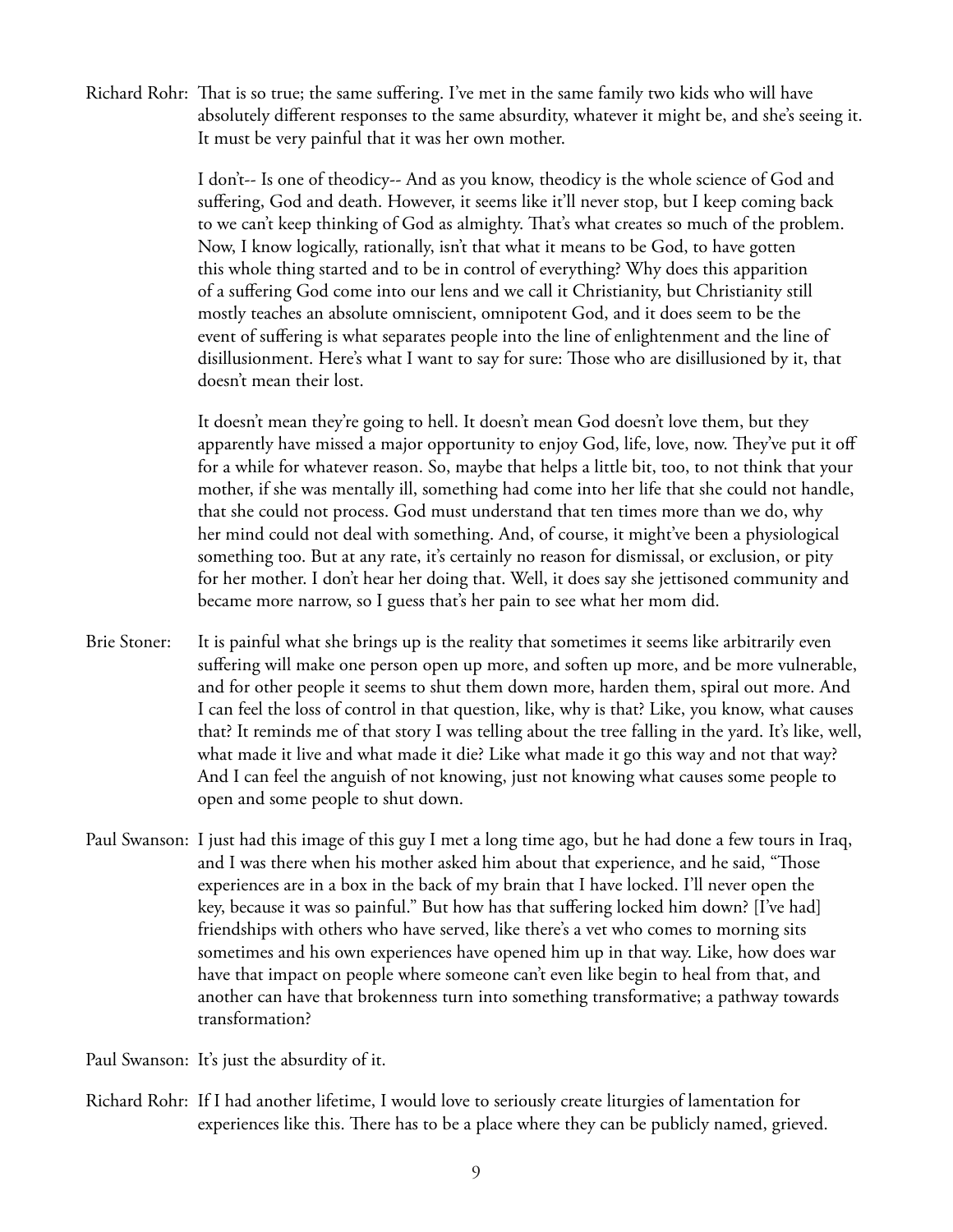Now, this has emerged in the secular world with these discussion groups, sharing groups, support groups, twelve step groups, now restorative justice groups. So, the secular world is discovering it because the church hasn't. It's, again, how the Spirit works. We miss our vocation to heal and to know how to lament because our job was to forgive sin, not really to heal the wounds of sin, at least that's the way Catholic priests saw their job. Liturgies of lamentation are the next stage in church growth, I think—one, one facet.

- Brie Stoner: I think one of the things that your book The Universal Christ is opening up for us is maybe a step toward that healing of recognizing, okay, if we're all in this body of Christ, if we're all in this together, that idea that we've been talking about, that nothing is lost or wasted, it gives me a place where I can grieve what I can't understand about some of the losses in my own life, of why did that have to happen, or why this and not that, or why did this person shut down and not open up? It's, it gives me a place to hold it and say we're still in this together; nothing of their life was lost or wasted. It begins that conversation. It begins that movement for me to rest in the Universal Christ, to rest in this knowledge, or belief that we really are all in this together, and that somehow nothing's falling through the cracks; no one is falling through the cracks.
- Paul Swanson: That tees up this next question so well from an anonymous friend that connects to one of the patterns that you laid out in the book, Richard. They say,

 After thinking for a bit, I wonder now if the rising numbers of those who suffer from anxiety, depression, and other mental health issues, as well as the higher and higher rates of suicide, relate to a feeling of being stuck in the second box—

- Richard Rohr: Oh, yes.
- Paul Swanson: --in the disorder? How do we help those stuck in that place of disorder, especially to the extent that they are hopeless enough to harm themselves and invite them into a reordering, into the incarnational way, especially those who maybe were never given an order and are constantly grasping to get there?
- Richard Rohr: The first thing that hits me in hearing that is whoever wrote it that they get that analysis order, disorder, reorder. How do you help people who are trapped in disorder and revel in disorder? That's much of America today, certainly the youth culture. As much as I praise the millennials, so many of them almost have disdain for anything that is order. Disdained don't you dare try to tell me there's, there's a level of order and until they get over that disdain for order, and I've got to add to it, if this sounds self-serving, forgive me, disdain for authority, leadership, tradition: "I will not allow there to be good eldering I will not allow there to be good tradition; in fact, I will do my best to tear it down." You can just see them sitting there waiting to shoot you down: "How dare you say there's meaning.

 That's your meaning, and I refuse to accept that meaning because it's just your meaning and your group." And they're half right, but what is this resistance to meaning, if you follow the point I'm making? Yeah, I've experienced this with so many people and in my generation, too, it just takes different issues. They're afraid you're putting legalism or church attendance back on them. That's not what you're saying at all. So, to submit to a fundamental, childlike—and I intentionally use the world childlike—order that makes the world okay is a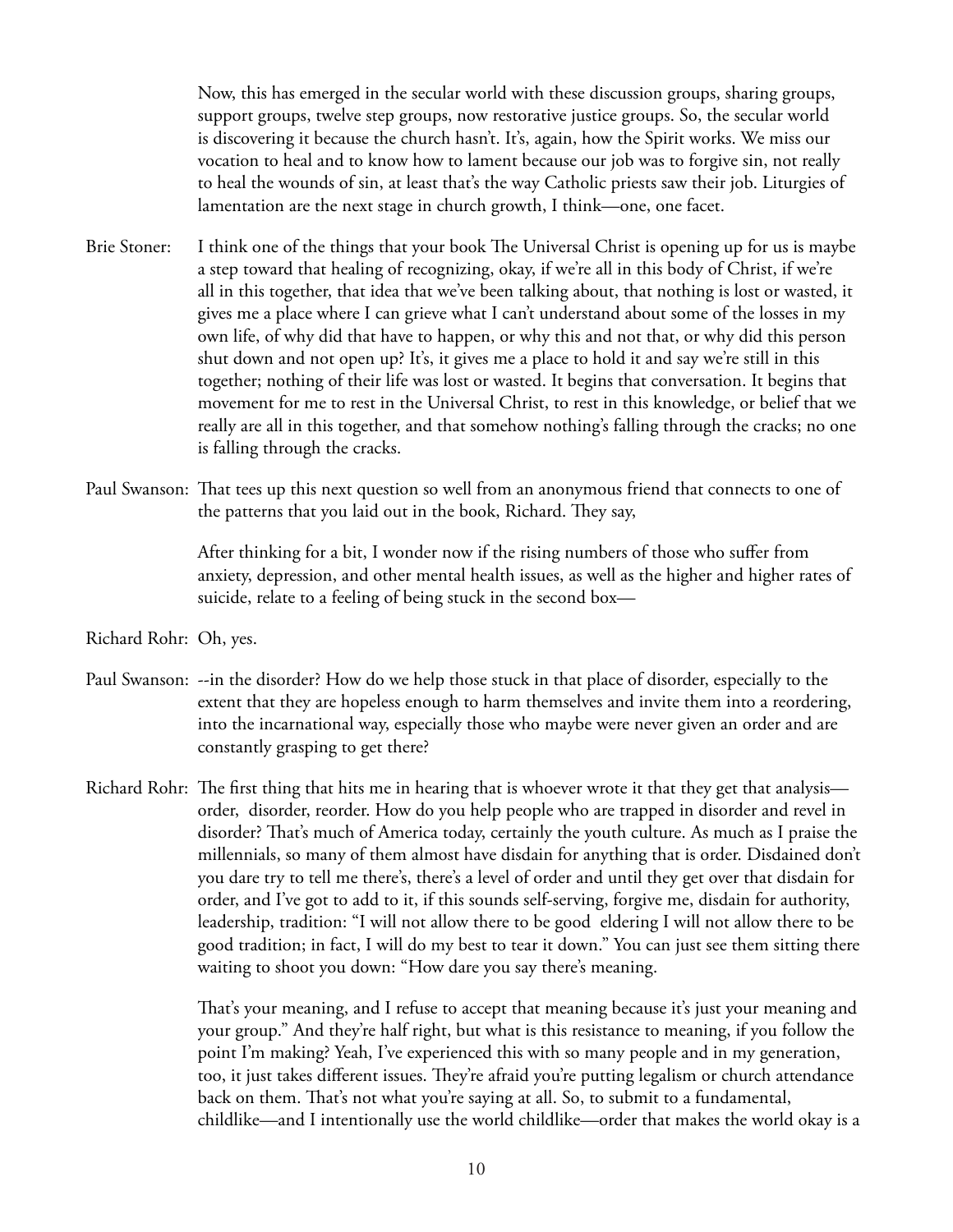huge leap of humility for modern people, even more for postmodern people: "No, don't you dare tell me. I will not be naive. I will not be used again. I believed that stuff once." And I can really understand that, but they're trapped in this reveling in cynicism;

 reveling in the demon of dismissal. It's so superior to dismiss things, to sit there, one thing after the other. And, when you can stop doing that-- I'm not telling you to be naïve, but I am inviting you into a second naivete. It's different than the first naivete: "I know all the absurdity. I'm willing to struggle with the nonsensical character of everything. I've been hurt myself, and I still opt for life, and love, and goodness." That's "reorder." I mean, he or she is really asking the big question for this period of history. In most of previous history and Jesus' lifetime, how do we get people out of the box of "order," which was legalistic, and unreal, and impossible—get them out of order. Now, it's get them out of "disorder."

Brie Stoner: So, it seems like we've lost a lot of the-- I think part of what I'm locating as part of the causal point of so much of the anxiety and depression in our time is the loss of the institutions that used to create coherence for us, that used to give us a healthy, coherent worldview. And so, with the decline of those institutions, with the decline of that, this fragmentation of our worldview that you're talking about, this postmodern: "Everything is relative. There is no one truth. There's no one thing. There's no universal message," has left many of us feeling like "I can't go back to the belief system of my childhood because that was too narrow--

Richard Rohr: That's first naivete.

Brie Stoner: --and I'm stuck in the sense of disorder of, like, "Well, that didn't work, and I know that doesn't fit anymore,"

> But, I think many of us have been hungering for "I want to believe in a coherent worldview, but I need it to incorporate more than the first one did." And that's, I think, part of this movement with this teaching in the universal crisis. I think from a theological standpoint, we really need more coherent worldviews that encompass cosmology and positive anthropology, you know, because otherwise we've got nowhere to go. We stay stuck in this disorder place because we can't fit in the shoes that we outgrew of the more narrow, faithbased coherences that we grew up with.

## Richard Rohr: Yes.

Paul Swanson: Uh-huh.

Brie Stoner: So, speaking to that kind of collective, universal view and coherent-making paradigm—

Paul Swanson: Can I just say, something you said just really struck me regarding the struggle, right? It's a struggle to live a meaningful life or to find meaning in a way where, as you said, it was being handed on before, like this is the meaning that you should aspire to or connect to, and that's been let go of. But now it seems to be in that midst of trying to reframe meaning and trying to relate to it in a new way, and it is going to be struggle. Like, our previous history of having to be an easy meaning that was given to us no longer works, and now we're blazing our own trail of the struggle of meaning in a way that we potentially haven't had to do before when we were growing up, because it was handed to us.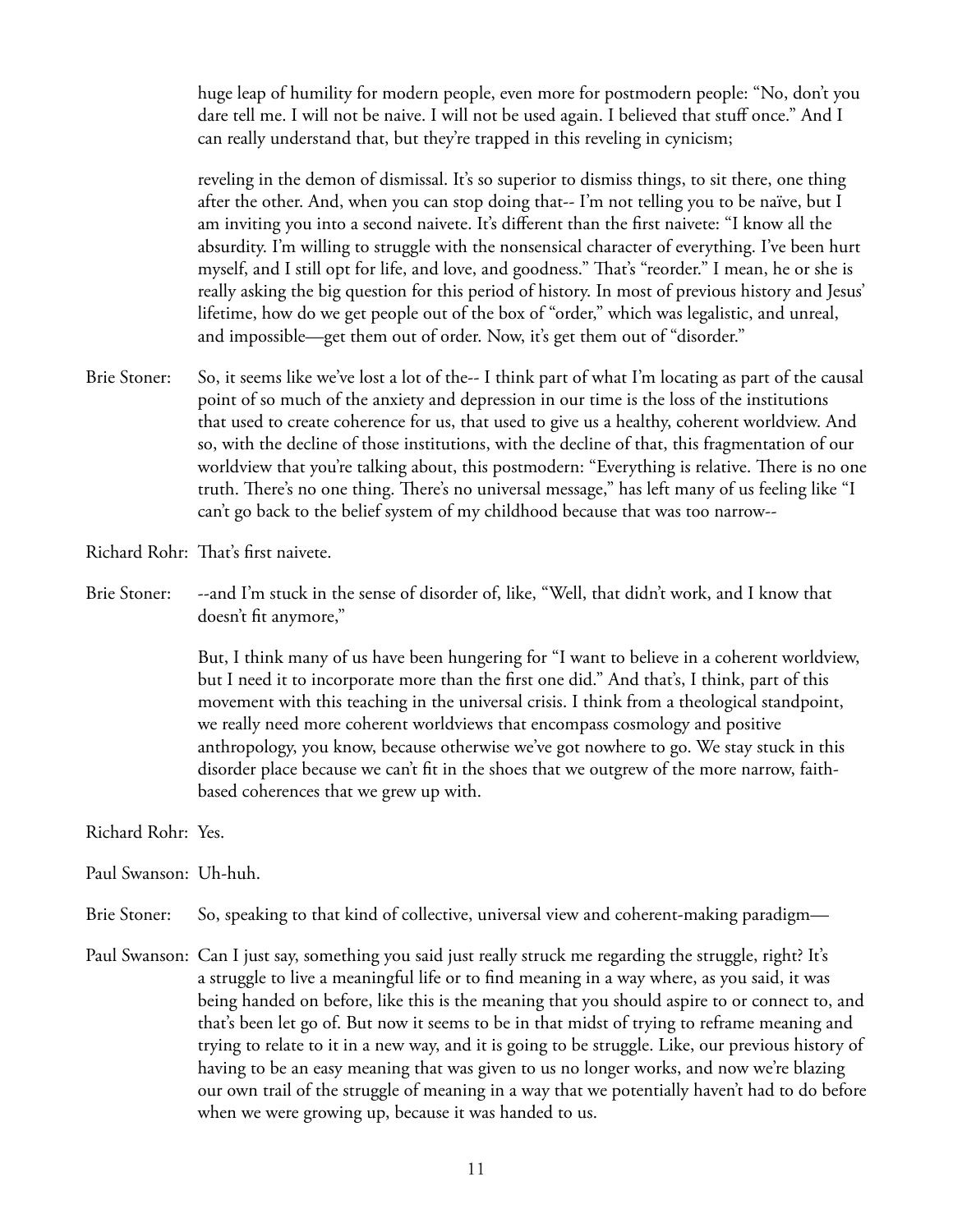Richard Rohr: Yes.

Brie Stoner: Uh-huh.

Paul Swanson: So, it is a new practice for those of us who are seeking a new way of connecting to a coherent universe.

- Brie Stoner: Yeah. Oh, yeah, and it almost seems as though the meaning we're learning to live into now is one of process—
- Richard Rohr: Yeah.
- Brie Stoner: --which is what I hear you say, like, "God is in this with us." Therefore, we can't just jump ahead to an outcome of heaven or hell. It's how do we trust meaning in the midst of not knowing, which is much harder?

Richard Rohr: Much harder.

Brie Stoner: Much harder. So, Peter from London asks:

 You talk about suffering including mentioning the three wonderful Jewish women—Etty Hillesum, Simone Weil, and Anne Frank—I understand how my suffering connects me to the world and that God suffers too. It is new to me to think about how I can help God with God's suffering. Could you please explain this a little bit more?

Richard Rohr: It's an astounding concept, isn't it?

 I think it demands a high degree of love. Again, as long as God is the puppeteer and the almighty one and we are the victims of his choices—and he is usually a he in that paradigm—to actually be so in connection with this God that you can allow God to be vulnerable before his own creation—not suffering for it but in it. Change the preposition. This is, as you know, why I'm so hard on the atonement theory and people wonder why, because it was all God is suffering for, which really kept the subject/object split. We were the object of God's suffering and the cause of it. In many of our churches, your sin causes God's suffering. Do you see how this is 10 levels beyond that, to say I just want to lessen God's pain, and the only way I can do that is, as Paul says in Colossians, is to make up in my own body that all Christ still has to suffer.

 That's the most clear line for the sake of the whole body, but you only see that in rare people. The reason I had to mention it in this book is because here they are all women and all Jewish, and it's sort of a necessary humiliation to Christians who never think of God is suffering in them and with them, although we should have been given that direct lesson from the cross, but instead we made the cross into a transaction. Dang it! Once it's a transaction, the distance between God and the soul is maintained: oh, he's being nice to us, but he's not with us, and in us, like us. That's what the cross was meant to say to humanity: "God is in us, with us, like us, not just for us." So, the "for us" was celebrating the magnanimity of God, which we're all grateful for.

I'm not throwing out the "for us," but when it's limited to that, you know, that's why you,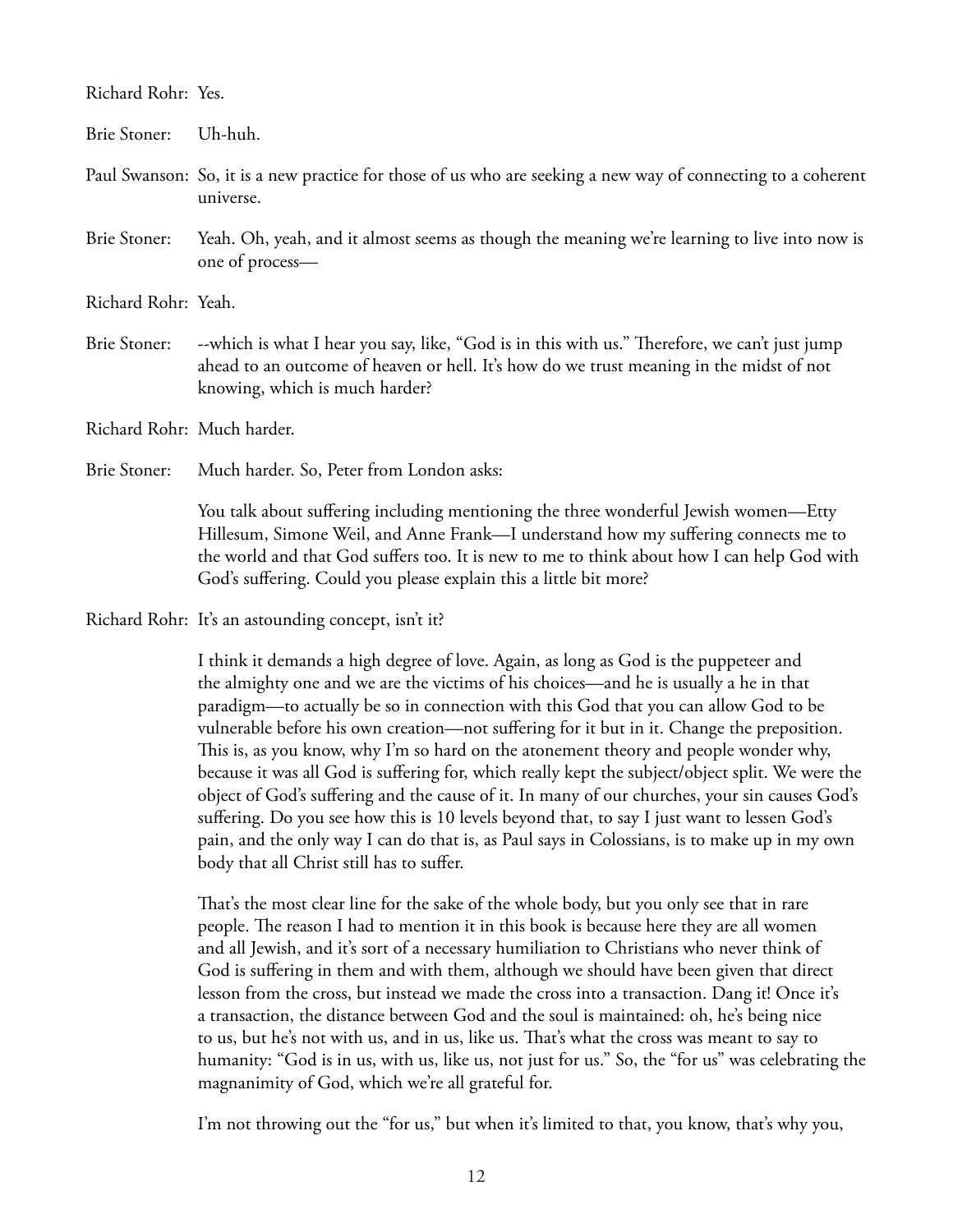you outgrow your parents in a way. I like mother always helping me, but how wonderful it's going to be when your kids come back to you as adults and you can walk at their side and let them give to you. Oh, that must be a wonderful experience that I don't have to be the helper. He wants to help me. So, once you state it at that level, it makes total sense. So, it tells me that, that Etty, and Simone, and Anne Frank were at that level of "I want to help God back." Now, this is adult Christianity even though it's ironically adult Judaism. And maybe I shouldn't say "ironic," because we're a child of Judaism, and I love to say it that way: "We're a child of Judaism." And just as maybe a small percentage of Jews got it—but most of the prophets—that's the level they were at.

 They wanted to lessen the suffering of God by telling Israel how stupid it was: "Join with me in lessening the suffering of God by healing the world." Oh, it's just high-level love. I bet you as adults with your own parents, isn't it nice to go home and do something for dad or mom in their old age? Oh, it was such a delight. Well, I mean, my dad drove me all my life, and loved cars, and was a good driver when he was such an old man that he couldn't drive well and I got to drive him, I just felt so, "Oh, this is so neat." Why was that so neat? I don't know except finally the playing field of love is somehow equaled, and that's the equality of lovemaking that Jesus gave us through the incarnation: that we matter, our love matters, our giving matters, and God wants us and allows us to give back to God and, apparently, God takes some kind of delight from that as you will from your kids, a whole different kind of delight, and as you take when you give it to your parents.

 Thank you for centering in on that. Thank you. For me, it's one of my more central points in the book. The big, fancy word for that in theology was patripassianism, the father suffers. And and at a certain point, I think it was in the first millennium of Christianity, patripassianism—I don't know if I'm even pronouncing it right—was condemned. You may not say that the Father suffers, only Jesus suffered. See, I think that was wrong. Someone who was teaching patripassianism was right. It's a suffering God. Jesus is not different than the Father. The Father is not different than the Spirit. They learn it from one another. The whole Trinity is the suffering of God. Jesus just makes—or Christ in Jesus—just makes it visible, tangible, touchable, so forth. Yeah.

Brie Stoner: To kind of set up our closing, I've found that, for whatever reason, I have a place that I tend to fall apart, which is my kitchen floor. I don't know if it's because that's usually when the kids are in bed, and they're down, and I'm cleaning up the kitchen, that is the point in the day when, if I'm experiencing grief, I can finally let it out. And I'm fascinated by the relationship of that point when we finally break down and are finally vulnerable enough to cry, to weep, that those are the moments of my most honest prayers where it's just bare heart to God asking for help without any eloquence whatsoever. And with a deep recognition of my own brokenness, my own imperfections, my own faults as well as my own grief that I carry. So, as a set up to our question, I wondered if, Richard, if you have a place that—

Richard Rohr: A place.

Brie Stoner: --a place, well, a place where you break down and maybe what your most recent kitchenfloor moment has been?

Richard Rohr: You know, it's so funny, I have a niece who years ago shared almost an exact thing. She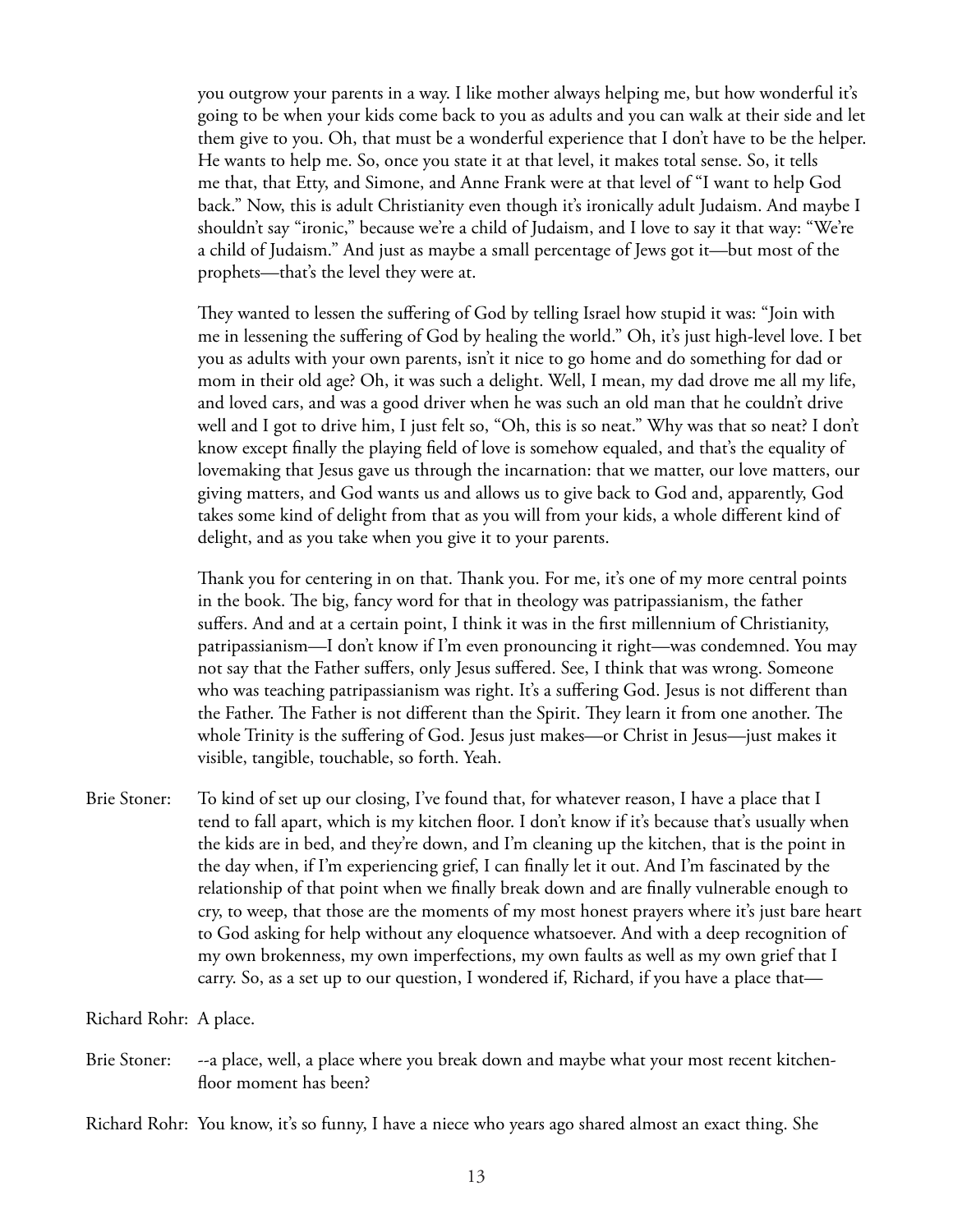had one of her children—she had five children—who just would not stop crying morning, afternoon, and night. Can you imagine? Well, you can as a mother, the sense of helplessness: "What am I doing wrong"? And she told me one night how she finally got this little boy to go to sleep, and she just fell on the kitchen floor in front of the refrigerator and just sobbed, just sobbed, in a complete mess of helplessness. I remember feeling for her. What could I say? What can I do? But if I had any such experience, you know, a place in my little house, my little Hermitage where I live, the exact spot where I had the heart attack, is my prayer place. That's where I sit, and I thought I was having a holy experience.

[laughter]

- Brie Stoner: Oh, my god. Only you, Richard, only you.
- Paul Swanson: Your heart was on fire.
- Richard Rohr: And then it got painful, and It didn't go away. I waited about thirty minutes and then I called a staff member: "I think I might be having a heart attack." Since then, that has become the place where it's safe for me to feel almost anything—self-hatred, self-pity—it's really safe. And I keep thinking another heart attack is going to happen in the same spot. The way your mind works is silly. But it's like I died here once, as it were, and then I didn't die. They drove me to the emergency room, even correcting me all the way: "You call an ambulance the next time." Well, I don't want to die in an ambulance. I want to die with a friend next to me. So, it all worked out, but because I went through that whole thing, my kitchen floor is this place in my little house where, and this is just a recent experience, where I passed over somehow from death to life. And ironically, that seems like a safe place now. Well, I did it here once, I can do it again." It's very unusual. I was sitting there this morning. I do almost all mornings. So, I don't know if that's an answer.
- Brie Stoner: No, it is. Thank you, Richard.
- Paul Swanson: It's a beautiful answer. Thank you, Richard.
- Richard Rohr: You're welcome. Thank you for asking such good, juicy questions.
- Brie Stoner: Also, I really hope that you don't have a spiritual heart experience anytime soon; just a little bit longer.

[laughter]

- Paul Swanson: And that's it for today's episode of Another Name for Every Thing with Richard Rohr. This podcast is produced by the Center for Action and Contemplation thanks to the generosity of our donors.
- Brie Stoner: The music you are listening to is provided by Birdtalker. If you're enjoying this podcast, consider rating it, writing a review, or sharing it with a friend to help create a bigger and more inclusive community. To learn more about Father Richard and to receive his free daily meditations in your electronic mailbox, visit https://cac.org/.